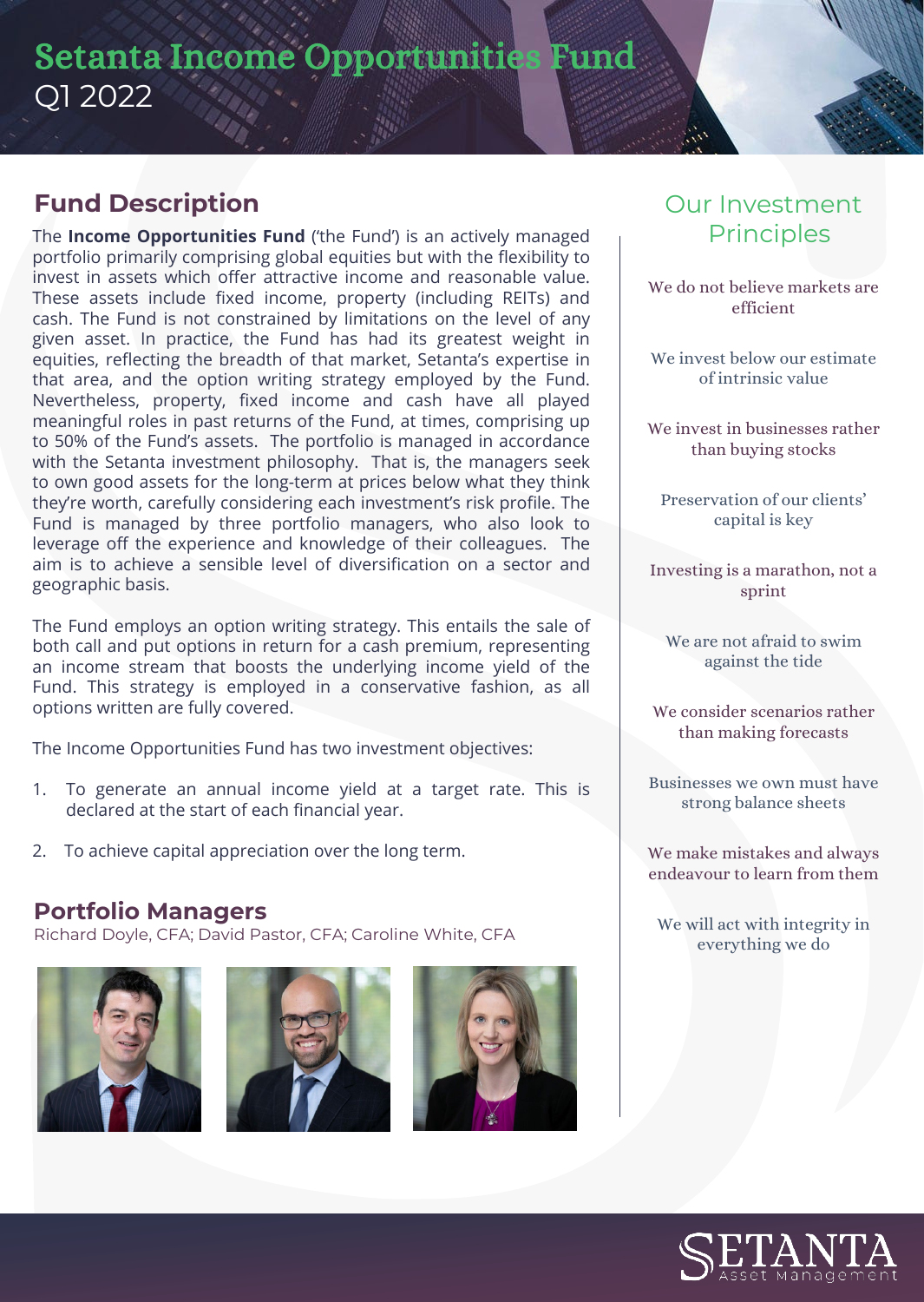**Fund Performance – 31.03.2022 (EUR)**



#### **Yearly Performance**

| Year %           | 2017 | 2018   | 2019 | 2020   | 2021 |
|------------------|------|--------|------|--------|------|
| <b>Fund</b>      | 2.9  | $-1.2$ | 13.7 | $-5.6$ | 19   |
| <b>Benchmark</b> | 1.4  | 1.6    |      | -0.3   | 5.0  |

**Performance Source:** Setanta Asset Management Limited. The Fund returns stated are based on the movements in the unit prices of the ILA/CLI Income Opportunities Fund [P-INC1] and are gross of management fees. The performance will be reduced by the impact of management fees paid, the amount of which varies. **Benchmark:** Eurostat Harmonised Index of Consumer Prices (EUR). Inception as at 30.09.11 **Holdings Source:** Setanta.

#### **Top 10 Equity Holdings**

| <b>COMPANY</b>               | <b>SECTOR</b>           | % OF<br><b>FUND</b> |
|------------------------------|-------------------------|---------------------|
| <b>PROCTER &amp; GAMBLE</b>  | <b>CONSUMER STAPLES</b> | 2.1%                |
| ZARDOYA-OTIS                 | <b>INDUSTRIALS</b>      | 2.0%                |
| SVENSKA HANDELSBANKEN        | <b>FINANCIALS</b>       | 1.9%                |
| <b>GLAXOSMITHKLINE</b>       | <b>HEALTHCARE</b>       | 1.9%                |
| <b>JOHNSON &amp; JOHNSON</b> | <b>HEALTHCARE</b>       | 1.9%                |
| NWS HOLDINGS LTD             | <b>INDUSTRIALS</b>      | 1.8%                |
| <b>BANGKOK BANK</b>          | <b>FINANCIALS</b>       | 1.8%                |
| <b>SAMPO OYI</b>             | <b>FINANCIALS</b>       | 1.8%                |
| <b>SK TELECOM</b>            | <b>INFRASTRUCTURE</b>   | 1.8%                |
| UNILEVER PLC                 | <b>CONSUMER STAPLES</b> | 1.8%                |

#### **Asset Distribution**



\*includes 2.6% in IRES REIT

### **Historic Income**

|      | <b>Income Earned</b><br>% of Fund Value |  |  |
|------|-----------------------------------------|--|--|
| 2011 | 6.2%                                    |  |  |
| 2012 | 5.6%                                    |  |  |
| 2013 | 5.5%                                    |  |  |
| 2014 | 4.8%                                    |  |  |
| 2015 | 5.5%                                    |  |  |
| 2016 | 4.7%                                    |  |  |
| 2017 | 4.1%                                    |  |  |
| 2018 | 3.9%                                    |  |  |
| 2019 | 4.2%                                    |  |  |
| 2020 | 3.9%                                    |  |  |
| 2021 | 4.1%                                    |  |  |

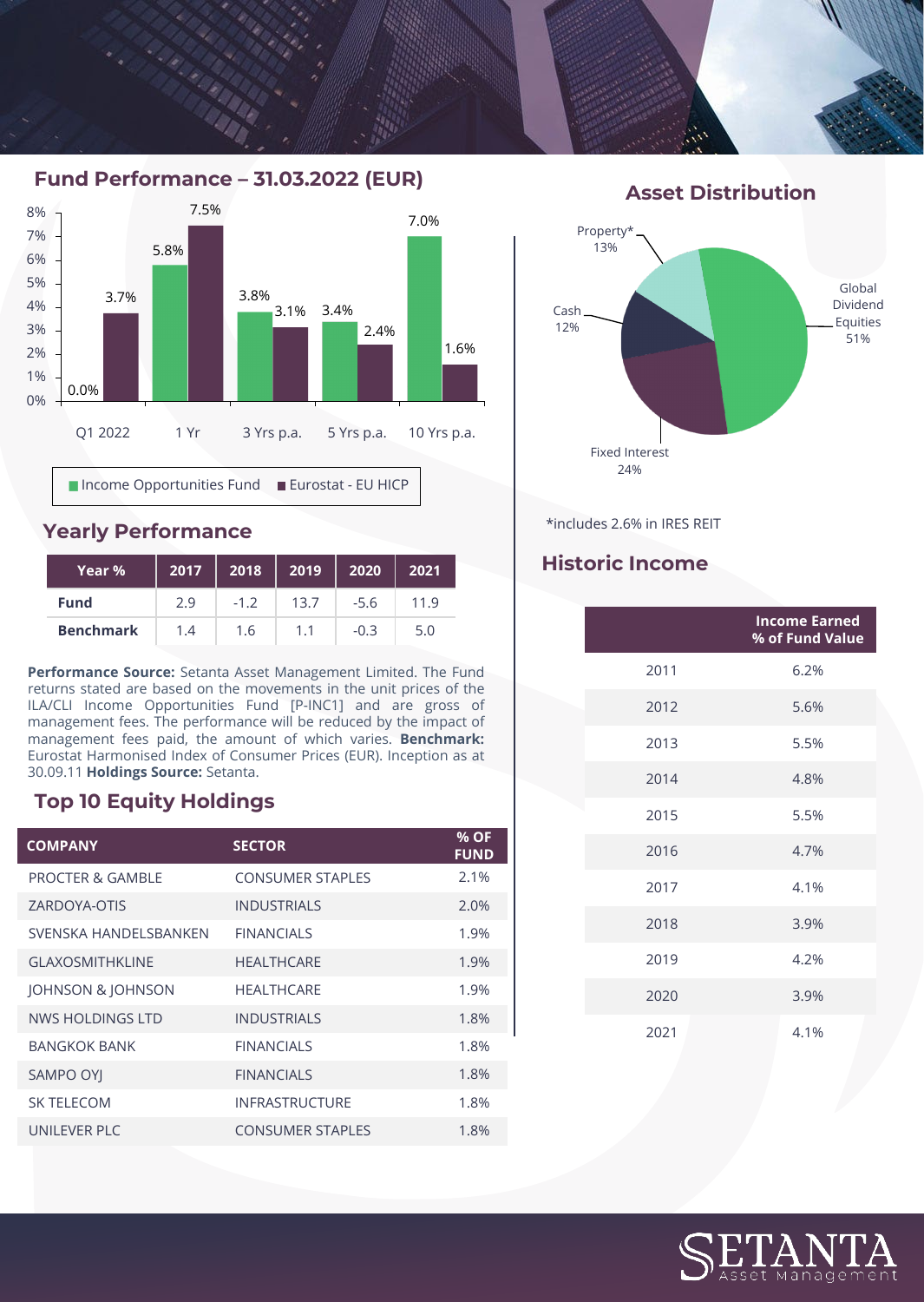## **Commentary**

Our first quarterly commentary of the year occurs as we watch in horror at the violence and atrocities of the war in Ukraine. Societies thrive in times of peace and mutual understanding, while markets prosper from freedom, fairness, and the rule of law. Our thoughts are with the innocent victims of the conflict. Although of a much different nature to the experiences of those in the conflict zone, much could be at stake for the global economy too as a world order built on years of economic integration is threatened and geopolitics and security take an increasingly central role. Supply chains, readjusting under the sudden jolt of economic reopening and changing consumption habits after two years of the pandemic, will now have to deal with further disruption from the destruction of production capacity and western sanctions, particularly impacting energy, agriculture, and metals markets.

Financial markets have been quick to reflect these developments as energy prices reaching highs not seen since 12 years ago, and some benchmarks of soft commodities such as winter and spring wheat, returning to 2007 levels (when the increase in food prices was widely credited for triggering social unrest and a decade of political instability in the Middle East). In developed economies, the "great moderation" dynamics of low inflation, low interest rates and job creation appear to be under threat, as inflation rises sharply, effectively tying the hands of Central Banks and their ability to come to the rescue of embattled economies. The Federal Reserve Bank raised interest rates in March, for the first time since 2018. It also signalled further increases through 2022 and 2023, while accelerating plans to reduce the size of its balance sheet, having ceased asset purchases in February this year.

Dividend-paying equities, the core asset allocation for the Fund, lived up to their defensive status, performing resiliently over the quarter. Energy, and mining, stocks rose sharply reflecting underlying commodity prices, while defensive sectors such as healthcare and utilities outperformed. Reflecting the proximity of the conflict, European stock markets materially underperformed stock markets elsewhere, notably those in the US.

Lancashire Re, Sandvik, and BASF, were among the main detractors from the Fund's overall performance. **Lancashire**, a specialty insurer that we know well, has a growing business and a strong underwriting culture. The market seems to be concerned about the company's exposure to aircraft lessors after the Russian government seized most of the leased airplanes in the country. We believe that whatever aviation losses Lancashire suffers, they are likely to be lower than that assumed by the market (which appears to be 'punishing' the stock after a few years of cyclically depressed earnings). **Sandvik's** share price also fell noticeably. A maker of high-technology tools and engineering solutions, its business is highly sensitive to projected economic trends, and therefore industrial production. We believe that the share price reaction is due to concerns about a cyclical downturn, rather than a structural change in its business (its exposure to Russia is limited to around 3% of its sales). BASF, the German-based global chemical company, has no revenues from Russia, but does have an investment in an oil and gas joint venture, which has operations there. BASF has been reducing its exposure to both oil and gas and Russia in recent years (indeed, it was due to sell its stake in the joint venture in 2020, as the pandemic intervened), but we now assume that the value of this interest is impaired, at least in the medium-term. Additionally, there are concerns about the consequences of an EU ban on imports of Russian natural gas and oil for Germany given the reliance of companies such as BASF on these imports. While such a ban would be challenging for BASF, we believe that its oil and gas activities are a small part of the company's value, in what is a global, and well-diversified business with end markets that reach beyond chemicals, to healthcare, automotive, consumer goods, and agriculture.

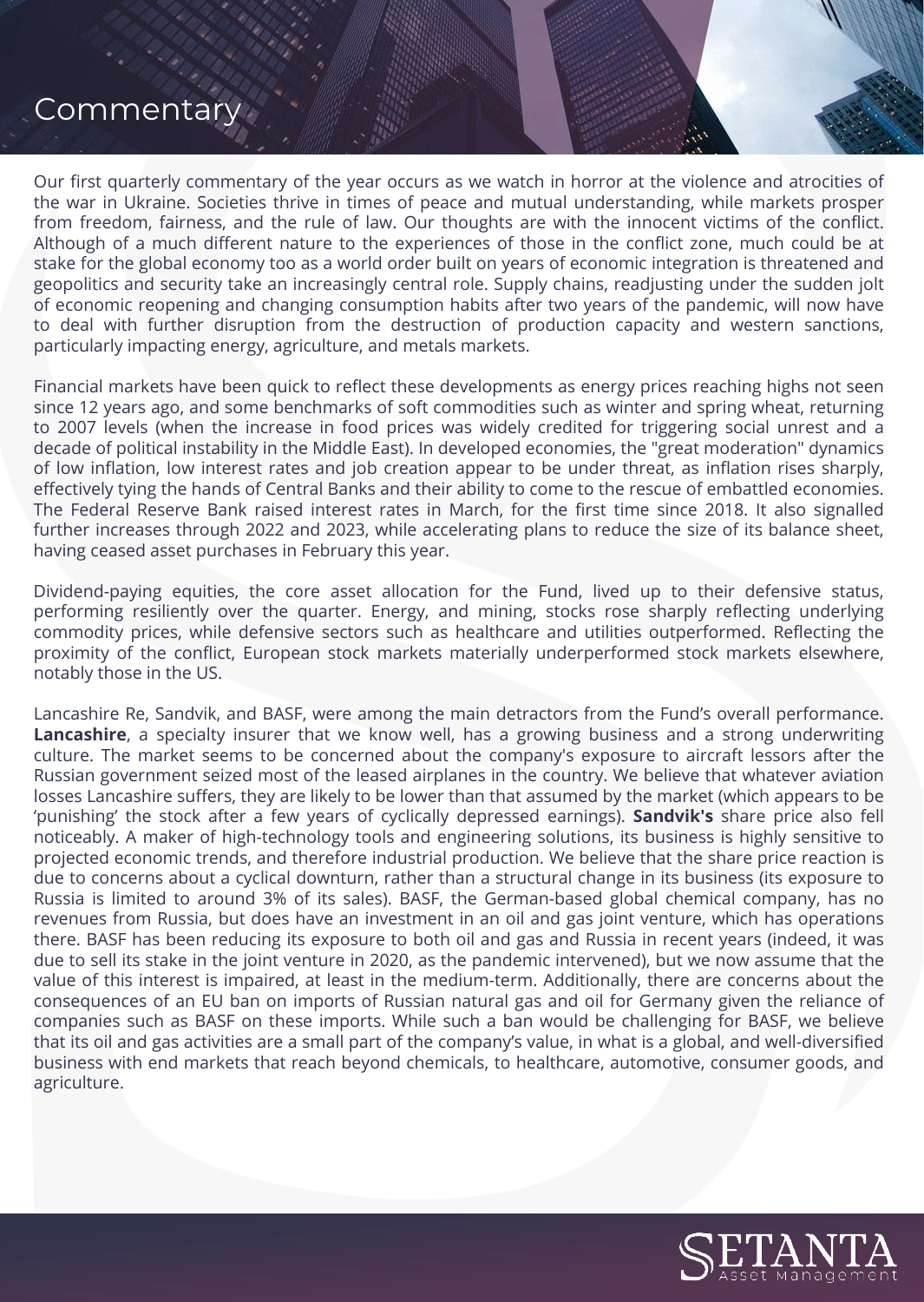# **Commentary**

Among the largest contributors to the Fund's performance, **Exxon** and **Fortescue** rose strongly, as prime beneficiaries of higher commodity prices in oil and natural gas, and iron ore, markets respectively. In the 2021 full year, Exxon generated around \$50b in operating cashflow, which enabled it to pay a large dividend, growing it for the 39th consecutive year. It was also able to repay \$20b in debt, largely drawn down during the pandemic, allaying fears that it would cut its dividend. In keeping with the performance of their sectors, as mentioned above, the Fund's regulated utilities and healthcare companies performed solidly, with good contributions from **Medtronic**, **Johnson & Johnson** or **National Grid**. The Fund's diversified portfolio of diversified bonds contributed positively to performance in the quarter, with good coupon income, and favourable currency moves offsetting pressure from rising levels of interest rates.

We took advantage of the turmoil in the markets to materially increase the Fund's bond weight. We added positions in a number of bonds, particularly in issues of companies that we believe that we understand well, including in **Ericsson**, **Fortum**, **Holcim**, and **Owens-Illinois**. Generally speaking, the prices of these bonds have fallen (and yields risen) on fears relating the war in Ukraine. While recognising challenges from the war and other idiosyncratic events, we believe that we have a clear line of sight to repayment of the principal, which should enable a good capital return in addition to a healthy stream of coupon payments. In a similarly opportunistic fashion, we acquired a position in **Allianz**, the German-based global life, and non-life, insurer.